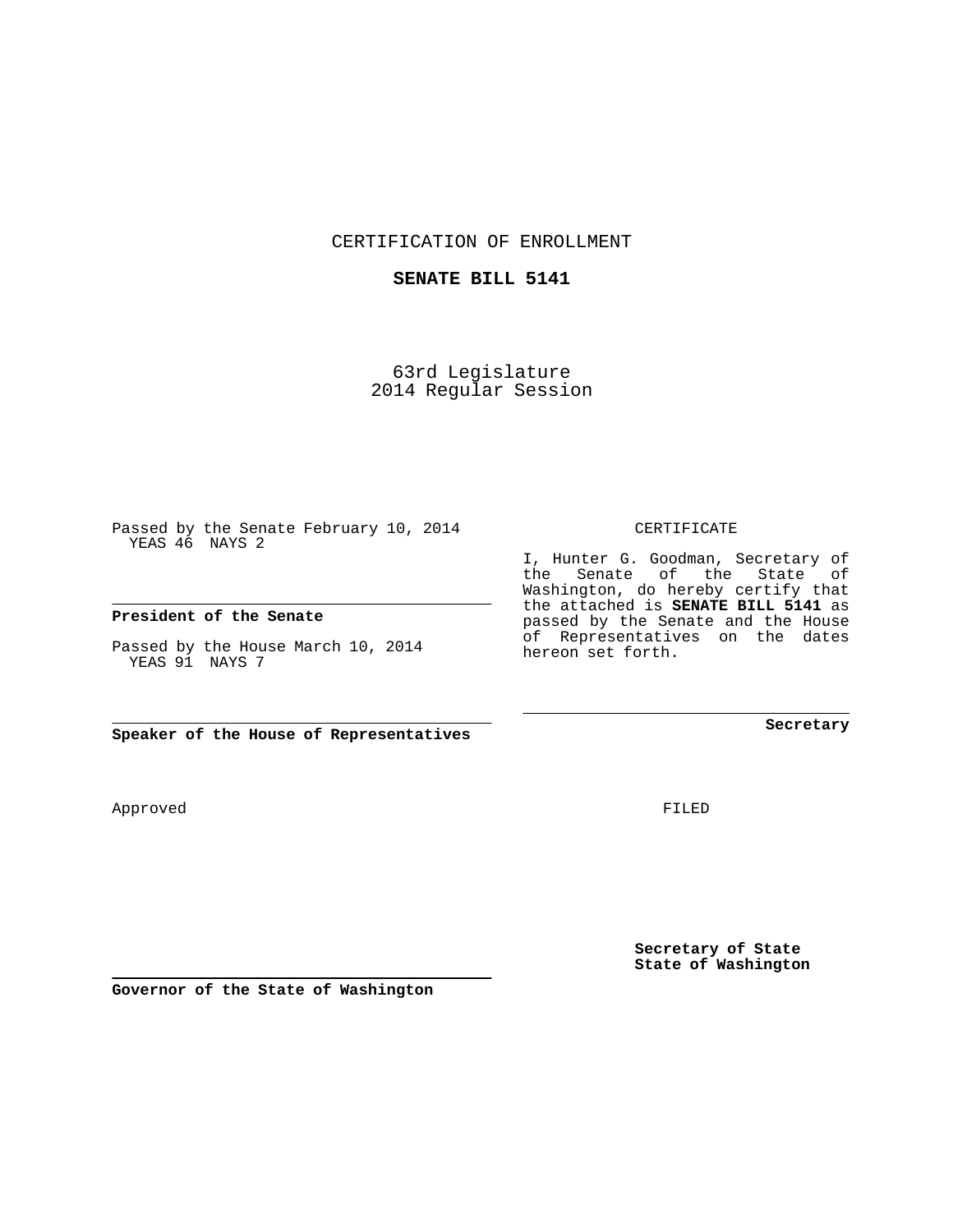## **SENATE BILL 5141** \_\_\_\_\_\_\_\_\_\_\_\_\_\_\_\_\_\_\_\_\_\_\_\_\_\_\_\_\_\_\_\_\_\_\_\_\_\_\_\_\_\_\_\_\_

\_\_\_\_\_\_\_\_\_\_\_\_\_\_\_\_\_\_\_\_\_\_\_\_\_\_\_\_\_\_\_\_\_\_\_\_\_\_\_\_\_\_\_\_\_

Passed Legislature - 2014 Regular Session

## **State of Washington 63rd Legislature 2013 Regular Session**

**By** Senators King, Eide, Rivers, Sheldon, Hatfield, Delvin, Ericksen, Carrell, Padden, Harper, Keiser, Rolfes, Roach, and Kline

Read first time 01/21/13. Referred to Committee on Transportation.

1 AN ACT Relating to allowing motorcycles to stop and proceed through 2 traffic control signals under certain conditions; and adding a new 3 section to chapter 46.61 RCW.

4 BE IT ENACTED BY THE LEGISLATURE OF THE STATE OF WASHINGTON:

 5 NEW SECTION. **Sec. 1.** A new section is added to chapter 46.61 RCW 6 to read as follows:

 7 Notwithstanding any provision of law to the contrary, the operator 8 of a street legal motorcycle approaching an intersection, including a 9 left turn intersection, that is controlled by a triggered traffic 10 control signal using a vehicle detection device that is inoperative due 11 to the size of the street legal motorcycle shall come to a full and 12 complete stop at the intersection. If the traffic control signal, 13 including the left turn signal, as appropriate, fails to operate after 14 one cycle of the traffic signal, the operator may, after exercising due 15 care, proceed directly through the intersection or proceed to turn 16 left, as appropriate. It is not a defense to a violation of RCW 17 46.61.050 that the driver of a motorcycle proceeded under the belief 18 that a traffic control signal used a vehicle detection device or was